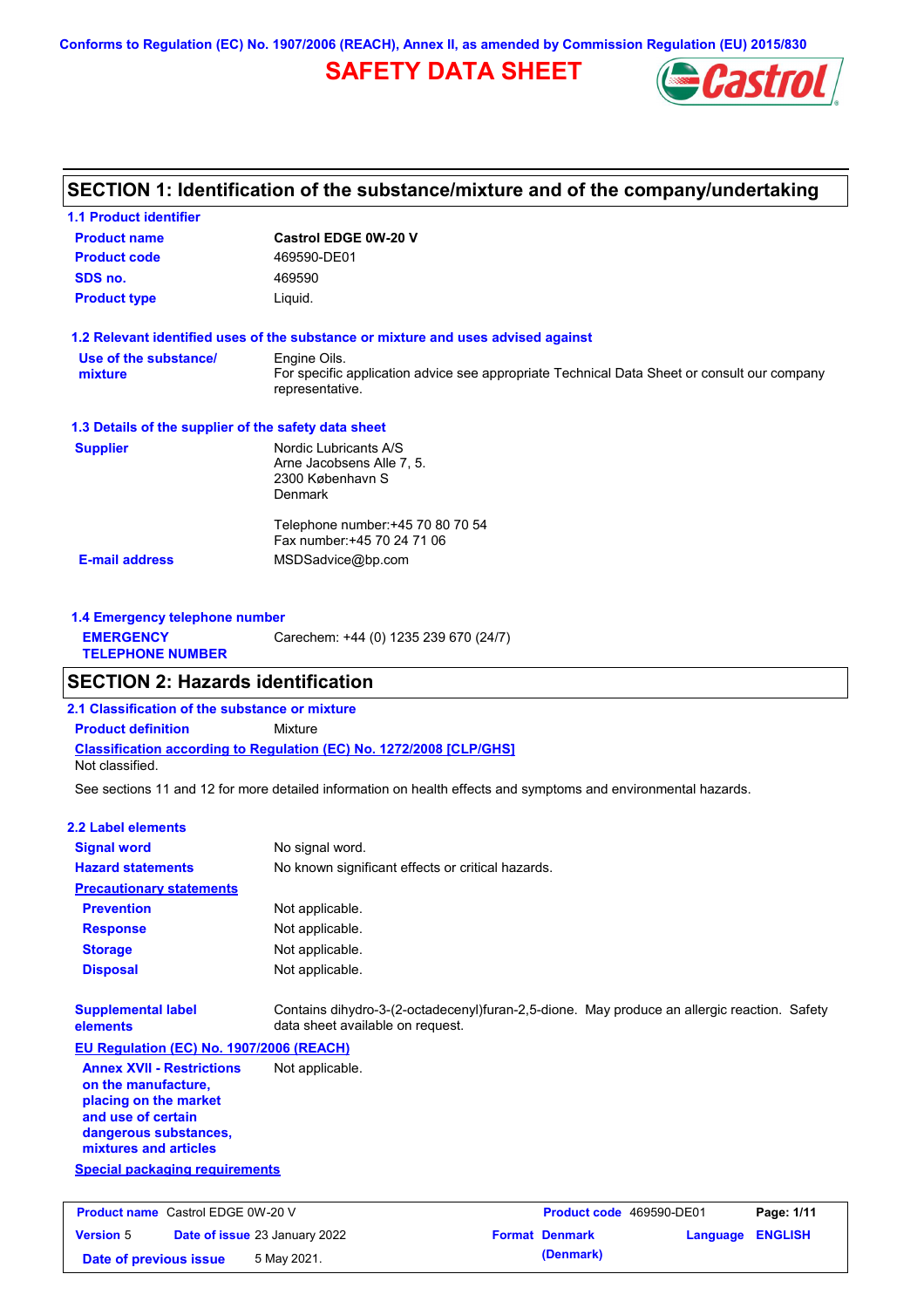## **SECTION 2: Hazards identification**

| <b>Containers to be fitted</b><br>with child-resistant<br>fastenings                                              | Not applicable.                                                                                                                                                                                                          |
|-------------------------------------------------------------------------------------------------------------------|--------------------------------------------------------------------------------------------------------------------------------------------------------------------------------------------------------------------------|
| <b>Tactile warning of danger</b>                                                                                  | Not applicable.                                                                                                                                                                                                          |
| 2.3 Other hazards                                                                                                 |                                                                                                                                                                                                                          |
| <b>Results of PBT and vPvB</b><br>assessment                                                                      | Product does not meet the criteria for PBT or vPvB according to Regulation (EC) No. 1907/2006,<br>Annex XIII.                                                                                                            |
| <b>Product meets the criteria</b><br>for PBT or vPvB according<br>to Regulation (EC) No.<br>1907/2006, Annex XIII | This mixture does not contain any substances that are assessed to be a PBT or a vPvB.                                                                                                                                    |
| Other hazards which do<br>not result in classification                                                            | Defatting to the skin.<br>USED ENGINE OILS<br>Used engine oil may contain hazardous components which have the potential to cause skin<br>cancer.<br>See Toxicological Information, section 11 of this Safety Data Sheet. |

### **SECTION 3: Composition/information on ingredients**

### **3.2 Mixtures**

Mixture **Product definition**

| <b>Product/ingredient</b><br>name                             | <b>Identifiers</b>                                                                      | %          | <b>Regulation (EC) No.</b><br>1272/2008 [CLP] | <b>Type</b> |
|---------------------------------------------------------------|-----------------------------------------------------------------------------------------|------------|-----------------------------------------------|-------------|
| Distillates (petroleum), hydrotreated<br>heavy paraffinic     | REACH #: 01-2119484627-25<br>EC: 265-157-1<br>CAS: 64742-54-7<br>Index: 649-467-00-8    | ≥50 - ≤75  | Asp. Tox. 1, H304                             | [1] [2]     |
| Distillates (petroleum), hydrotreated<br>heavy paraffinic     | REACH #: 01-2119484627-25<br>EC: 265-157-1<br>CAS: 64742-54-7<br>Index: 649-467-00-8    | ≥10 - ≤25  | Not classified.                               | $[2]$       |
| Distillates (petroleum), solvent-<br>dewaxed heavy paraffinic | REACH #: 01-2119471299-27 ≤3<br>EC: 265-169-7<br>CAS: 64742-65-0<br>Index: 649-474-00-6 |            | Not classified.                               | $[2]$       |
| bis(nonylphenyl)amine                                         | REACH #: 01-2119488911-28 ≤3<br>EC: 253-249-4<br>CAS: 36878-20-3                        |            | Aquatic Chronic 4, H413                       | $[1]$       |
| dihydro-3-(2-octadecenyl)furan-<br>2,5-dione                  | REACH #: 01-2120120387-61<br>EC: 266-561-0<br>CAS: 67066-88-0                           | $\leq 0.3$ | Skin Irrit. 2, H315<br>Skin Sens. 1B, H317    | $[1]$       |

**Type** 

**Version** 5

[1] Substance classified with a health or environmental hazard

[2] Substance with a workplace exposure limit

[3] Substance meets the criteria for PBT according to Regulation (EC) No. 1907/2006, Annex XIII

**Date of previous issue 5 May 2021. (Denmark) (Denmark)** 

[4] Substance meets the criteria for vPvB according to Regulation (EC) No. 1907/2006, Annex XIII

[5] Substance of equivalent concern

[6] Additional disclosure due to company policy

Occupational exposure limits, if available, are listed in Section 8.

### **SECTION 4: First aid measures**

### **4.1 Description of first aid measures**

| Eye contact                              | contact lenses. Get medical attention.               | In case of contact, immediately flush eyes with plenty of water for at least 15 minutes. Eyelids<br>should be held away from the eyeball to ensure thorough rinsing. Check for and remove any |            |
|------------------------------------------|------------------------------------------------------|-----------------------------------------------------------------------------------------------------------------------------------------------------------------------------------------------|------------|
| <b>Skin contact</b>                      | reuse. Get medical attention if irritation develops. | Wash skin thoroughly with soap and water or use recognised skin cleanser. Remove<br>contaminated clothing and shoes. Wash clothing before reuse. Clean shoes thoroughly before                |            |
| <b>Product name</b> Castrol EDGE 0W-20 V |                                                      | Product code 469590-DE01                                                                                                                                                                      | Page: 2/11 |

**Date of issue** 23 January 2022 **Format Denmark Language ENGLISH**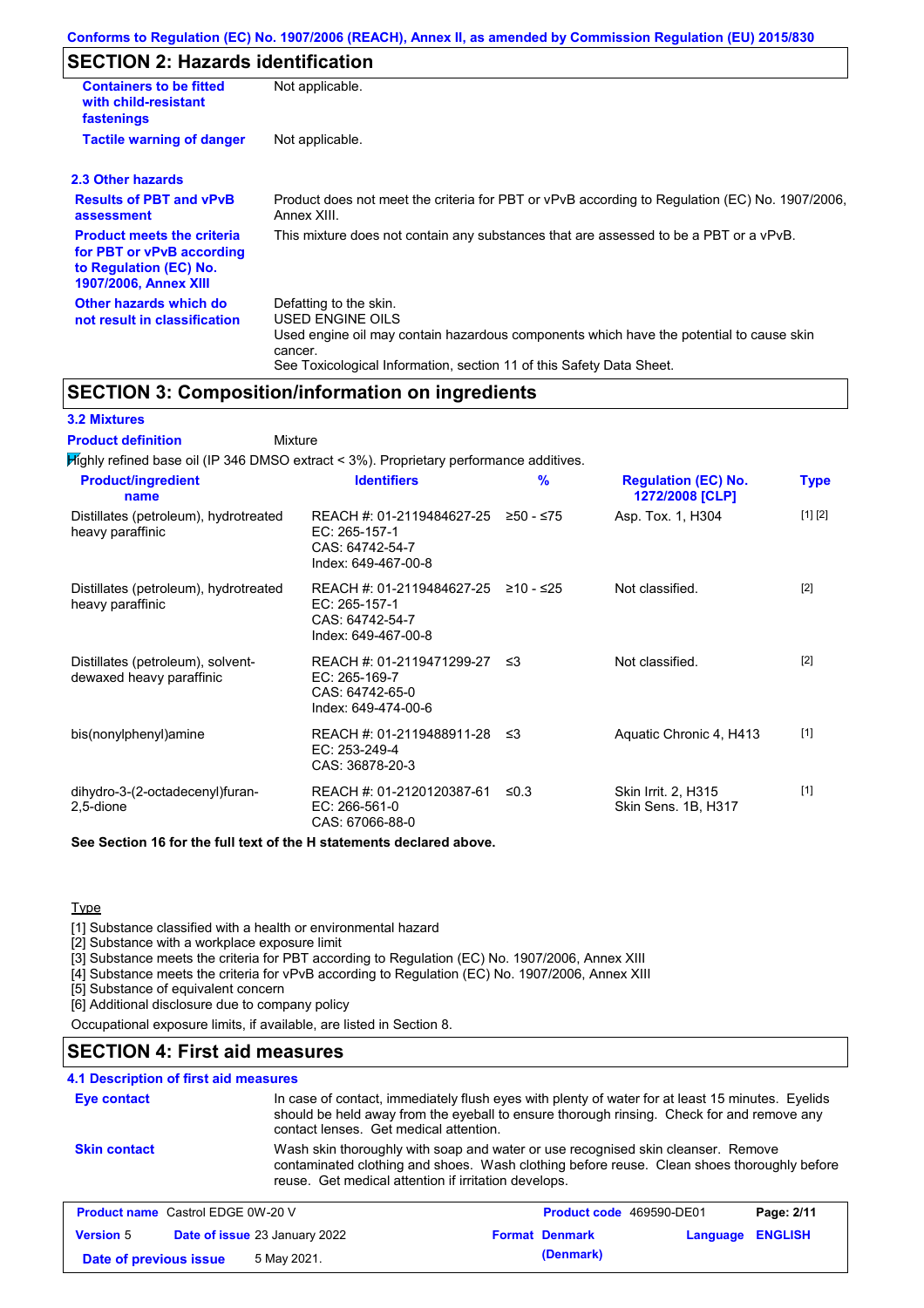### **Conforms to Regulation (EC) No. 1907/2006 (REACH), Annex II, as amended by Commission Regulation (EU) 2015/830**

## **SECTION 4: First aid measures**

| <b>Inhalation</b>                 | If inhaled, remove to fresh air. In case of inhalation of decomposition products in a fire,<br>symptoms may be delayed. The exposed person may need to be kept under medical             |
|-----------------------------------|------------------------------------------------------------------------------------------------------------------------------------------------------------------------------------------|
| Ingestion                         | surveillance for 48 hours. Get medical attention if symptoms occur.<br>Do not induce vomiting unless directed to do so by medical personnel. Get medical attention if<br>symptoms occur. |
| <b>Protection of first-aiders</b> | No action shall be taken involving any personal risk or without suitable training.                                                                                                       |

### **4.2 Most important symptoms and effects, both acute and delayed**

See Section 11 for more detailed information on health effects and symptoms.

| <b>Potential acute health effects</b> |                                                                                                                     |
|---------------------------------------|---------------------------------------------------------------------------------------------------------------------|
| <b>Inhalation</b>                     | Exposure to decomposition products may cause a health hazard. Serious effects may be<br>delayed following exposure. |
| <b>Ingestion</b>                      | No known significant effects or critical hazards.                                                                   |
| <b>Skin contact</b>                   | Defatting to the skin. May cause skin dryness and irritation.                                                       |
| Eye contact                           | No known significant effects or critical hazards.                                                                   |
|                                       | Delayed and immediate effects as well as chronic effects from short and long-term exposure                          |
| <b>Inhalation</b>                     | Overexposure to the inhalation of airborne droplets or aerosols may cause irritation of the<br>respiratory tract.   |
| <b>Ingestion</b>                      | Ingestion of large quantities may cause nausea and diarrhoea.                                                       |
| <b>Skin contact</b>                   | Prolonged or repeated contact can defat the skin and lead to irritation and/or dermatitis.                          |
| Eye contact                           | Potential risk of transient stinging or redness if accidental eye contact occurs.                                   |
|                                       |                                                                                                                     |

#### **4.3 Indication of any immediate medical attention and special treatment needed**

| <b>Notes to physician</b> | Treatment should in general be symptomatic and directed to relieving any effects.   |
|---------------------------|-------------------------------------------------------------------------------------|
|                           | In case of inhalation of decomposition products in a fire, symptoms may be delayed. |
|                           | The exposed person may need to be kept under medical surveillance for 48 hours.     |

## **SECTION 5: Firefighting measures**

| 5.1 Extinguishing media                                                                                                                                                                                                                                                                                                                                                                                                       |                                                                                                                                                                        |
|-------------------------------------------------------------------------------------------------------------------------------------------------------------------------------------------------------------------------------------------------------------------------------------------------------------------------------------------------------------------------------------------------------------------------------|------------------------------------------------------------------------------------------------------------------------------------------------------------------------|
| <b>Suitable extinguishing</b><br>media                                                                                                                                                                                                                                                                                                                                                                                        | In case of fire, use foam, dry chemical or carbon dioxide extinguisher or spray.                                                                                       |
| <b>Unsuitable extinguishing</b><br>media                                                                                                                                                                                                                                                                                                                                                                                      | Do not use water jet. The use of a water jet may cause the fire to spread by splashing the<br>burning product.                                                         |
| 5.2 Special hazards arising from the substance or mixture                                                                                                                                                                                                                                                                                                                                                                     |                                                                                                                                                                        |
| <b>Hazards from the</b><br>In a fire or if heated, a pressure increase will occur and the container may burst.<br>substance or mixture                                                                                                                                                                                                                                                                                        |                                                                                                                                                                        |
| <b>Hazardous combustion</b><br>products                                                                                                                                                                                                                                                                                                                                                                                       | Combustion products may include the following:<br>carbon oxides (CO, CO <sub>2</sub> ) (carbon monoxide, carbon dioxide)<br>nitrogen oxides (NO, NO <sub>2</sub> etc.) |
| <b>5.3 Advice for firefighters</b>                                                                                                                                                                                                                                                                                                                                                                                            |                                                                                                                                                                        |
| No action shall be taken involving any personal risk or without suitable training. Promptly<br><b>Special precautions for</b><br>isolate the scene by removing all persons from the vicinity of the incident if there is a fire.<br>fire-fighters                                                                                                                                                                             |                                                                                                                                                                        |
| Fire-fighters should wear appropriate protective equipment and self-contained breathing<br><b>Special protective</b><br>apparatus (SCBA) with a full face-piece operated in positive pressure mode. Clothing for fire-<br>equipment for fire-fighters<br>fighters (including helmets, protective boots and gloves) conforming to European standard EN<br>469 will provide a basic level of protection for chemical incidents. |                                                                                                                                                                        |

## **SECTION 6: Accidental release measures**

#### **6.1 Personal precautions, protective equipment and emergency procedures For non-emergency personnel For emergency responders** No action shall be taken involving any personal risk or without suitable training. Evacuate surrounding areas. Keep unnecessary and unprotected personnel from entering. Do not touch or walk through spilt material. Floors may be slippery; use care to avoid falling. Put on appropriate personal protective equipment. If specialised clothing is required to deal with the spillage, take note of any information in Section 8 on suitable and unsuitable materials. See also the information in "For nonemergency personnel".

| <b>Product name</b> Castrol EDGE 0W-20 V |  | <b>Product code</b> 469590-DE01      |  | Page: 3/11            |                  |  |
|------------------------------------------|--|--------------------------------------|--|-----------------------|------------------|--|
| <b>Version 5</b>                         |  | <b>Date of issue 23 January 2022</b> |  | <b>Format Denmark</b> | Language ENGLISH |  |
| Date of previous issue                   |  | 5 May 2021.                          |  | (Denmark)             |                  |  |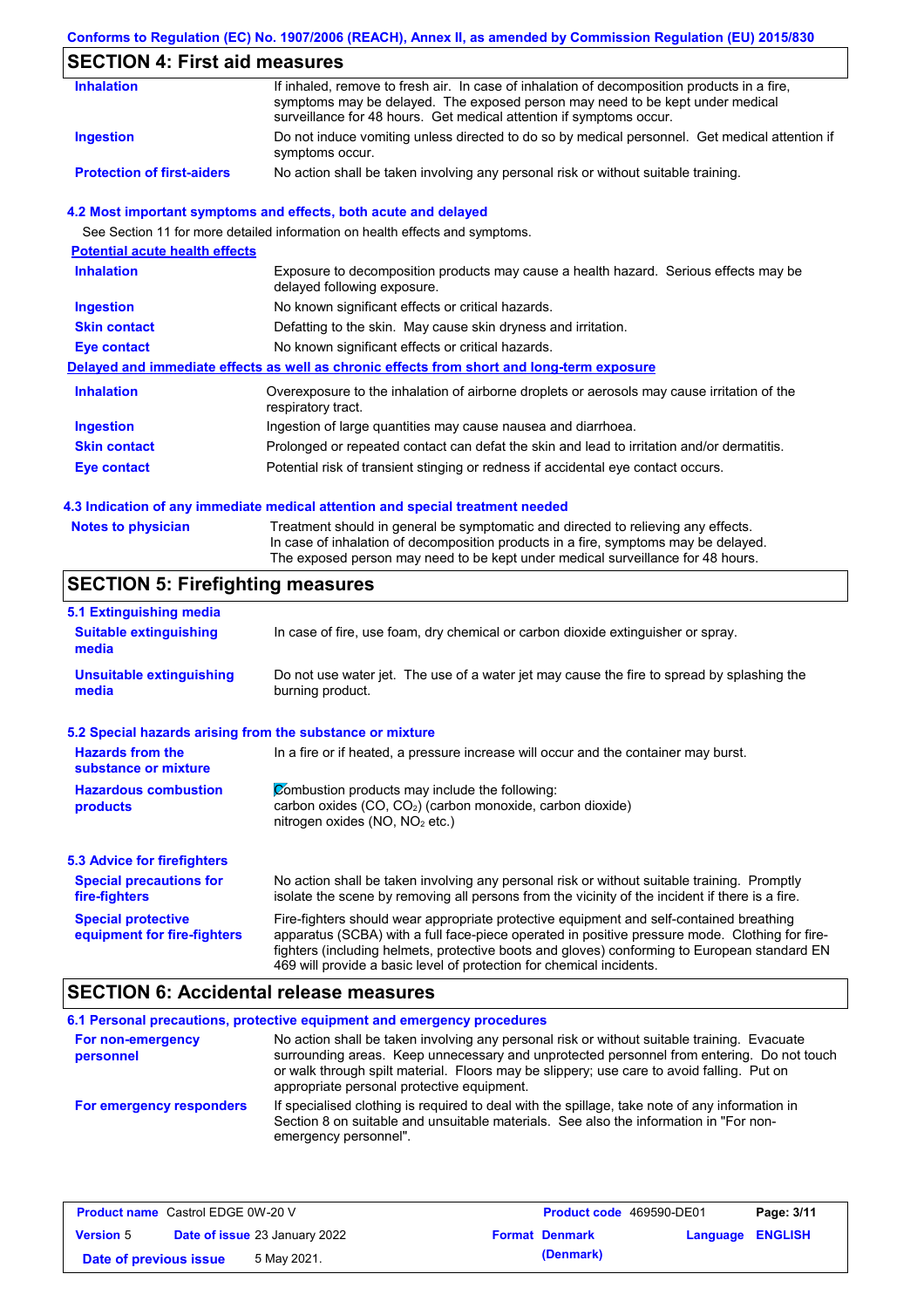# **SECTION 6: Accidental release measures**

| <b>6.2 Environmental</b><br><b>precautions</b> | Avoid dispersal of spilt material and runoff and contact with soil, waterways, drains and sewers.<br>Inform the relevant authorities if the product has caused environmental pollution (sewers,<br>waterways, soil or air).                                                                                                                                                                    |  |  |
|------------------------------------------------|------------------------------------------------------------------------------------------------------------------------------------------------------------------------------------------------------------------------------------------------------------------------------------------------------------------------------------------------------------------------------------------------|--|--|
|                                                | 6.3 Methods and material for containment and cleaning up                                                                                                                                                                                                                                                                                                                                       |  |  |
| <b>Small spill</b>                             | Stop leak if without risk. Move containers from spill area. Absorb with an inert material and<br>place in an appropriate waste disposal container. Dispose of via a licensed waste disposal<br>contractor.                                                                                                                                                                                     |  |  |
| <b>Large spill</b>                             | Stop leak if without risk. Move containers from spill area. Prevent entry into sewers, water<br>courses, basements or confined areas. Contain and collect spillage with non-combustible,<br>absorbent material e.g. sand, earth, vermiculite or diatomaceous earth and place in container<br>for disposal according to local regulations. Dispose of via a licensed waste disposal contractor. |  |  |
| 6.4 Reference to other<br><b>sections</b>      | See Section 1 for emergency contact information.<br>See Section 5 for firefighting measures.<br>See Section 8 for information on appropriate personal protective equipment.<br>See Section 12 for environmental precautions.<br>See Section 13 for additional waste treatment information.                                                                                                     |  |  |

# **SECTION 7: Handling and storage**

| 7.1 Precautions for safe handling                                                    |                                                                                                                                                                                                                                                                                                                                                                                                                                                                                          |
|--------------------------------------------------------------------------------------|------------------------------------------------------------------------------------------------------------------------------------------------------------------------------------------------------------------------------------------------------------------------------------------------------------------------------------------------------------------------------------------------------------------------------------------------------------------------------------------|
| <b>Protective measures</b>                                                           | Put on appropriate personal protective equipment.                                                                                                                                                                                                                                                                                                                                                                                                                                        |
| <b>Advice on general</b><br>occupational hygiene                                     | Eating, drinking and smoking should be prohibited in areas where this material is handled,<br>stored and processed. Wash thoroughly after handling. Remove contaminated clothing and<br>protective equipment before entering eating areas. See also Section 8 for additional<br>information on hygiene measures.                                                                                                                                                                         |
| <b>7.2 Conditions for safe</b><br>storage, including any<br><i>incompatibilities</i> | Store in accordance with local regulations. Store in a dry, cool and well-ventilated area, away<br>from incompatible materials (see Section 10). Keep away from heat and direct sunlight. Keep<br>container tightly closed and sealed until ready for use. Containers that have been opened must<br>be carefully resealed and kept upright to prevent leakage. Store and use only in equipment/<br>containers designed for use with this product. Do not store in unlabelled containers. |
| <b>Not suitable</b>                                                                  | Prolonged exposure to elevated temperature                                                                                                                                                                                                                                                                                                                                                                                                                                               |
| 7.3 Specific end use(s)                                                              |                                                                                                                                                                                                                                                                                                                                                                                                                                                                                          |

**Recommendations**

See section 1.2 and Exposure scenarios in annex, if applicable.

## **SECTION 8: Exposure controls/personal protection**

|  | <b>8.1 Control parameters</b> |
|--|-------------------------------|
|--|-------------------------------|

| <b>Occupational exposure limits</b>                          |                               |                                                                                                                                                                                                                                                                                                                                                                                                                                                                                                                                                                                                                                                                                                                                                                                                                                                            |                                                                                                                             |                |  |  |  |
|--------------------------------------------------------------|-------------------------------|------------------------------------------------------------------------------------------------------------------------------------------------------------------------------------------------------------------------------------------------------------------------------------------------------------------------------------------------------------------------------------------------------------------------------------------------------------------------------------------------------------------------------------------------------------------------------------------------------------------------------------------------------------------------------------------------------------------------------------------------------------------------------------------------------------------------------------------------------------|-----------------------------------------------------------------------------------------------------------------------------|----------------|--|--|--|
| <b>Product/ingredient name</b>                               |                               | <b>Exposure limit values</b>                                                                                                                                                                                                                                                                                                                                                                                                                                                                                                                                                                                                                                                                                                                                                                                                                               |                                                                                                                             |                |  |  |  |
| Distillates (petroleum), hydrotreated heavy paraffinic       |                               | particles                                                                                                                                                                                                                                                                                                                                                                                                                                                                                                                                                                                                                                                                                                                                                                                                                                                  | <b>Working Environment Authority (Denmark).</b><br>TWA: 1 mg/m <sup>3</sup> 8 hours. Issued/Revised: 12/1996 Form: mist and |                |  |  |  |
|                                                              |                               | Distillates (petroleum), hydrotreated heavy paraffinic Working Environment Authority (Denmark).<br>TWA: 1 mg/m <sup>3</sup> 8 hours. Issued/Revised: 12/1996 Form: mist and<br>particles                                                                                                                                                                                                                                                                                                                                                                                                                                                                                                                                                                                                                                                                   |                                                                                                                             |                |  |  |  |
| Distillates (petroleum), solvent-dewaxed heavy<br>paraffinic |                               | <b>Working Environment Authority (Denmark).</b><br>TWA: 1 mg/m <sup>3</sup> 8 hours. Issued/Revised: 12/1996 Form: mist and                                                                                                                                                                                                                                                                                                                                                                                                                                                                                                                                                                                                                                                                                                                                |                                                                                                                             |                |  |  |  |
| quidance only.                                               |                               | particles<br>Whilst specific OELs for certain components may be shown in this section, other components may be present in any mist,<br>vapour or dust produced. Therefore, the specific OELs may not be applicable to the product as a whole and are provided for                                                                                                                                                                                                                                                                                                                                                                                                                                                                                                                                                                                          |                                                                                                                             |                |  |  |  |
| <b>Recommended monitoring</b><br>procedures                  |                               | If this product contains ingredients with exposure limits, personal, workplace atmosphere or<br>biological monitoring may be required to determine the effectiveness of the ventilation or other<br>control measures and/or the necessity to use respiratory protective equipment. Reference<br>should be made to monitoring standards, such as the following: European Standard EN 689<br>(Workplace atmospheres - Guidance for the assessment of exposure by inhalation to chemical<br>agents for comparison with limit values and measurement strategy) European Standard EN<br>14042 (Workplace atmospheres - Guide for the application and use of procedures for the<br>assessment of exposure to chemical and biological agents) European Standard EN 482<br>(Workplace atmospheres - General requirements for the performance of procedures for the |                                                                                                                             |                |  |  |  |
| <b>Product name</b> Castrol EDGE 0W-20 V                     |                               | Product code 469590-DE01                                                                                                                                                                                                                                                                                                                                                                                                                                                                                                                                                                                                                                                                                                                                                                                                                                   |                                                                                                                             | Page: 4/11     |  |  |  |
| <b>Version 5</b>                                             | Date of issue 23 January 2022 | <b>Format Denmark</b>                                                                                                                                                                                                                                                                                                                                                                                                                                                                                                                                                                                                                                                                                                                                                                                                                                      | Language                                                                                                                    | <b>ENGLISH</b> |  |  |  |

| <b>Version 5</b>       | <b>Date of issue 23 January 2022</b> | <b>Format Denmark</b> | Language ENGLISH |  |
|------------------------|--------------------------------------|-----------------------|------------------|--|
| Date of previous issue | 5 May 2021.                          | (Denmark)             |                  |  |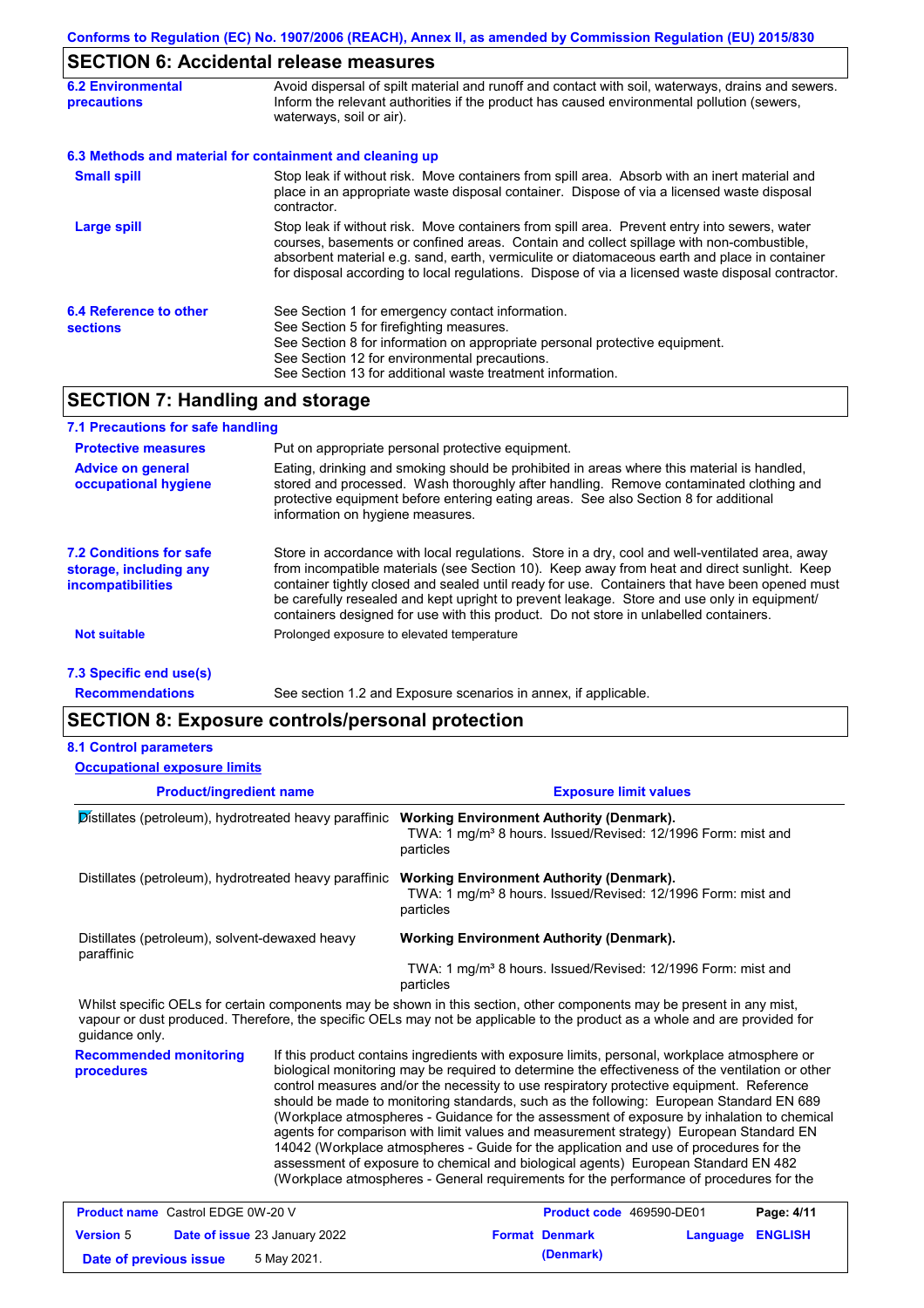## **SECTION 8: Exposure controls/personal protection**

measurement of chemical agents) Reference to national guidance documents for methods for the determination of hazardous substances will also be required.

| <b>Derived No Effect Level</b>                    |                                                                                                                                                                                                                                                                                                                                                                                                                                                                                                                                                                                                                                                                                                                                                                                                                                                                                                                                                                                                         |
|---------------------------------------------------|---------------------------------------------------------------------------------------------------------------------------------------------------------------------------------------------------------------------------------------------------------------------------------------------------------------------------------------------------------------------------------------------------------------------------------------------------------------------------------------------------------------------------------------------------------------------------------------------------------------------------------------------------------------------------------------------------------------------------------------------------------------------------------------------------------------------------------------------------------------------------------------------------------------------------------------------------------------------------------------------------------|
| No DNELs/DMELs available.                         |                                                                                                                                                                                                                                                                                                                                                                                                                                                                                                                                                                                                                                                                                                                                                                                                                                                                                                                                                                                                         |
| <b>Predicted No Effect Concentration</b>          |                                                                                                                                                                                                                                                                                                                                                                                                                                                                                                                                                                                                                                                                                                                                                                                                                                                                                                                                                                                                         |
| No PNECs available                                |                                                                                                                                                                                                                                                                                                                                                                                                                                                                                                                                                                                                                                                                                                                                                                                                                                                                                                                                                                                                         |
|                                                   |                                                                                                                                                                                                                                                                                                                                                                                                                                                                                                                                                                                                                                                                                                                                                                                                                                                                                                                                                                                                         |
| <b>8.2 Exposure controls</b>                      |                                                                                                                                                                                                                                                                                                                                                                                                                                                                                                                                                                                                                                                                                                                                                                                                                                                                                                                                                                                                         |
| <b>Appropriate engineering</b><br>controls        | Provide exhaust ventilation or other engineering controls to keep the relevant airborne<br>concentrations below their respective occupational exposure limits.<br>All activities involving chemicals should be assessed for their risks to health, to ensure<br>exposures are adequately controlled. Personal protective equipment should only be considered<br>after other forms of control measures (e.g. engineering controls) have been suitably evaluated.<br>Personal protective equipment should conform to appropriate standards, be suitable for use, be<br>kept in good condition and properly maintained.<br>Your supplier of personal protective equipment should be consulted for advice on selection and<br>appropriate standards. For further information contact your national organisation for standards.<br>The final choice of protective equipment will depend upon a risk assessment. It is important to<br>ensure that all items of personal protective equipment are compatible. |
| <b>Individual protection measures</b>             |                                                                                                                                                                                                                                                                                                                                                                                                                                                                                                                                                                                                                                                                                                                                                                                                                                                                                                                                                                                                         |
| <b>Hygiene measures</b>                           | Wash hands, forearms and face thoroughly after handling chemical products, before eating,<br>smoking and using the lavatory and at the end of the working period. Ensure that eyewash<br>stations and safety showers are close to the workstation location.                                                                                                                                                                                                                                                                                                                                                                                                                                                                                                                                                                                                                                                                                                                                             |
| <b>Respiratory protection</b>                     | In case of insufficient ventilation, wear suitable respiratory equipment.<br>The correct choice of respiratory protection depends upon the chemicals being handled, the<br>conditions of work and use, and the condition of the respiratory equipment. Safety procedures<br>should be developed for each intended application. Respiratory protection equipment should<br>therefore be chosen in consultation with the supplier/manufacturer and with a full assessment<br>of the working conditions.                                                                                                                                                                                                                                                                                                                                                                                                                                                                                                   |
| <b>Eye/face protection</b>                        | Safety glasses with side shields.                                                                                                                                                                                                                                                                                                                                                                                                                                                                                                                                                                                                                                                                                                                                                                                                                                                                                                                                                                       |
| <b>Skin protection</b>                            |                                                                                                                                                                                                                                                                                                                                                                                                                                                                                                                                                                                                                                                                                                                                                                                                                                                                                                                                                                                                         |
| <b>Hand protection</b>                            | <b>General Information:</b>                                                                                                                                                                                                                                                                                                                                                                                                                                                                                                                                                                                                                                                                                                                                                                                                                                                                                                                                                                             |
|                                                   | Because specific work environments and material handling practices vary, safety procedures<br>should be developed for each intended application. The correct choice of protective gloves<br>depends upon the chemicals being handled, and the conditions of work and use. Most gloves<br>provide protection for only a limited time before they must be discarded and replaced (even the<br>best chemically resistant gloves will break down after repeated chemical exposures).                                                                                                                                                                                                                                                                                                                                                                                                                                                                                                                        |
|                                                   | Gloves should be chosen in consultation with the supplier / manufacturer and taking account of<br>a full assessment of the working conditions.                                                                                                                                                                                                                                                                                                                                                                                                                                                                                                                                                                                                                                                                                                                                                                                                                                                          |
|                                                   | Recommended: Nitrile gloves.<br><b>Breakthrough time:</b>                                                                                                                                                                                                                                                                                                                                                                                                                                                                                                                                                                                                                                                                                                                                                                                                                                                                                                                                               |
|                                                   | Breakthrough time data are generated by glove manufacturers under laboratory test conditions<br>and represent how long a glove can be expected to provide effective permeation resistance. It<br>is important when following breakthrough time recommendations that actual workplace<br>conditions are taken into account. Always consult with your glove supplier for up-to-date<br>technical information on breakthrough times for the recommended glove type.<br>Our recommendations on the selection of gloves are as follows:                                                                                                                                                                                                                                                                                                                                                                                                                                                                      |
|                                                   | Continuous contact:                                                                                                                                                                                                                                                                                                                                                                                                                                                                                                                                                                                                                                                                                                                                                                                                                                                                                                                                                                                     |
|                                                   | Gloves with a minimum breakthrough time of 240 minutes, or >480 minutes if suitable gloves<br>can be obtained.<br>If suitable gloves are not available to offer that level of protection, gloves with shorter<br>breakthrough times may be acceptable as long as appropriate glove maintenance and<br>replacement regimes are determined and adhered to.                                                                                                                                                                                                                                                                                                                                                                                                                                                                                                                                                                                                                                                |
|                                                   | Short-term / splash protection:                                                                                                                                                                                                                                                                                                                                                                                                                                                                                                                                                                                                                                                                                                                                                                                                                                                                                                                                                                         |
|                                                   | Recommended breakthrough times as above.<br>It is recognised that for short-term, transient exposures, gloves with shorter breakthrough times<br>may commonly be used. Therefore, appropriate maintenance and replacement regimes must<br>be determined and rigorously followed.                                                                                                                                                                                                                                                                                                                                                                                                                                                                                                                                                                                                                                                                                                                        |
|                                                   |                                                                                                                                                                                                                                                                                                                                                                                                                                                                                                                                                                                                                                                                                                                                                                                                                                                                                                                                                                                                         |
| <b>Product name</b> Castrol EDGE 0W-20 V          | Product code 469590-DE01<br>Page: 5/11                                                                                                                                                                                                                                                                                                                                                                                                                                                                                                                                                                                                                                                                                                                                                                                                                                                                                                                                                                  |
| <b>Version 5</b><br>Date of issue 23 January 2022 | Language ENGLISH<br><b>Format Denmark</b>                                                                                                                                                                                                                                                                                                                                                                                                                                                                                                                                                                                                                                                                                                                                                                                                                                                                                                                                                               |

**Date of previous issue 5 May 2021. (Denmark) (Denmark)**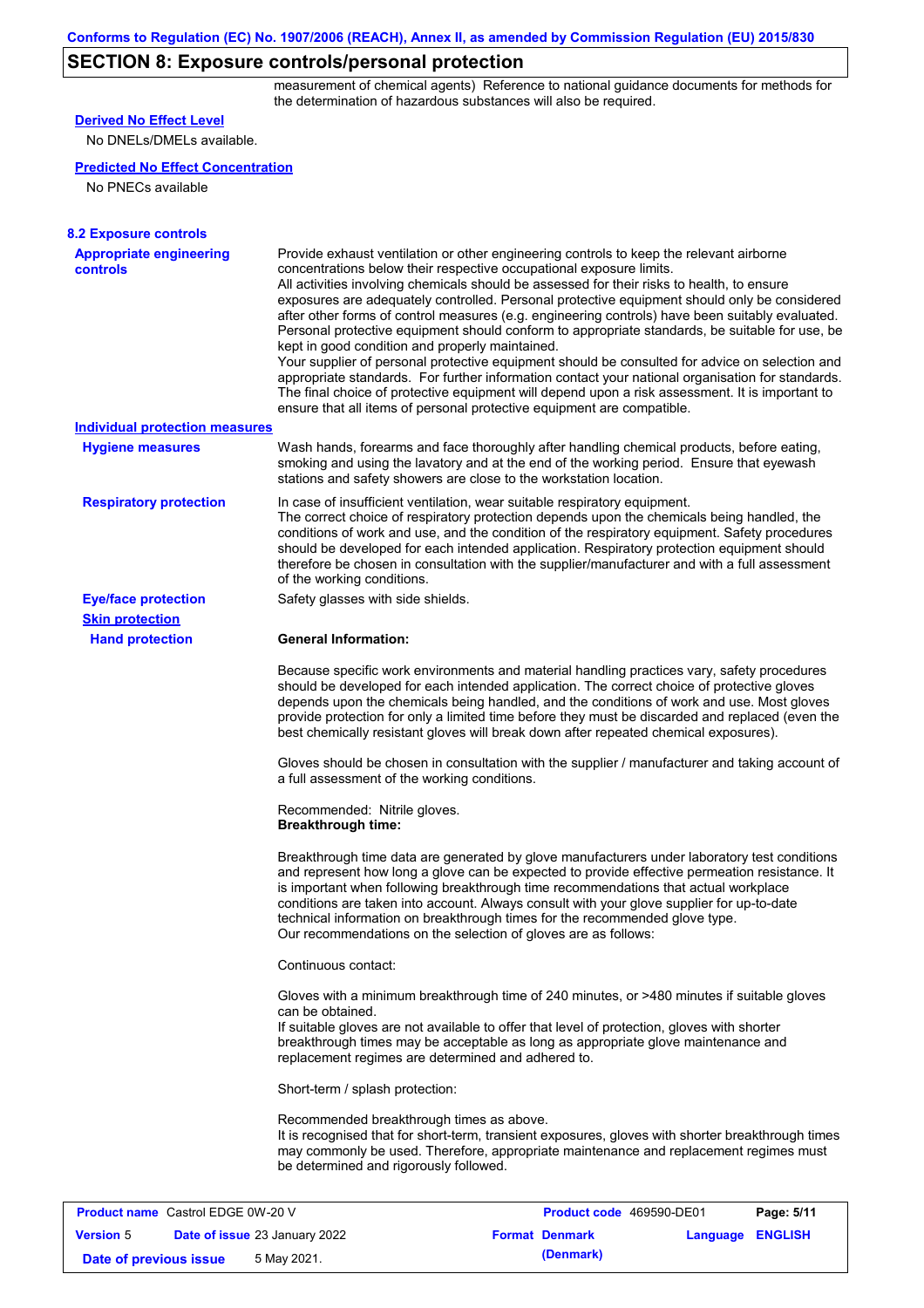## **SECTION 8: Exposure controls/personal protection**

### **Glove Thickness:**

For general applications, we recommend gloves with a thickness typically greater than 0.35 mm.

|                                           | It should be emphasised that glove thickness is not necessarily a good predictor of glove<br>resistance to a specific chemical, as the permeation efficiency of the glove will be dependent<br>on the exact composition of the glove material. Therefore, glove selection should also be based<br>on consideration of the task requirements and knowledge of breakthrough times.<br>Glove thickness may also vary depending on the glove manufacturer, the glove type and the<br>glove model. Therefore, the manufacturers' technical data should always be taken into account<br>to ensure selection of the most appropriate glove for the task.                                     |
|-------------------------------------------|---------------------------------------------------------------------------------------------------------------------------------------------------------------------------------------------------------------------------------------------------------------------------------------------------------------------------------------------------------------------------------------------------------------------------------------------------------------------------------------------------------------------------------------------------------------------------------------------------------------------------------------------------------------------------------------|
|                                           | Note: Depending on the activity being conducted, gloves of varying thickness may be required<br>for specific tasks. For example:                                                                                                                                                                                                                                                                                                                                                                                                                                                                                                                                                      |
|                                           | • Thinner gloves (down to 0.1 mm or less) may be required where a high degree of manual<br>dexterity is needed. However, these gloves are only likely to give short duration protection and<br>would normally be just for single use applications, then disposed of.                                                                                                                                                                                                                                                                                                                                                                                                                  |
|                                           | • Thicker gloves (up to 3 mm or more) may be required where there is a mechanical (as well<br>as a chemical) risk i.e. where there is abrasion or puncture potential.                                                                                                                                                                                                                                                                                                                                                                                                                                                                                                                 |
| <b>Skin and body</b>                      | Use of protective clothing is good industrial practice.<br>Personal protective equipment for the body should be selected based on the task being<br>performed and the risks involved and should be approved by a specialist before handling this<br>product.<br>Cotton or polyester/cotton overalls will only provide protection against light superficial<br>contamination that will not soak through to the skin. Overalls should be laundered on a regular<br>basis. When the risk of skin exposure is high (e.g. when cleaning up spillages or if there is a<br>risk of splashing) then chemical resistant aprons and/or impervious chemical suits and boots<br>will be required. |
| <b>Refer to standards:</b>                | Respiratory protection: EN 529<br>Gloves: EN 420, EN 374<br>Eye protection: EN 166<br>Filtering half-mask: EN 149<br>Filtering half-mask with valve: EN 405<br>Half-mask: EN 140 plus filter<br>Full-face mask: EN 136 plus filter<br>Particulate filters: EN 143<br>Gas/combined filters: EN 14387                                                                                                                                                                                                                                                                                                                                                                                   |
| <b>Environmental exposure</b><br>controls | Emissions from ventilation or work process equipment should be checked to ensure they<br>comply with the requirements of environmental protection legislation. In some cases, fume<br>scrubbers, filters or engineering modifications to the process equipment will be necessary to<br>reduce emissions to acceptable levels.                                                                                                                                                                                                                                                                                                                                                         |

## **SECTION 9: Physical and chemical properties**

The conditions of measurement of all properties are at standard temperature and pressure unless otherwise indicated.

### **9.1 Information on basic physical and chemical properties**

| <b>Appearance</b>                                      |                                              |                          |          |                |
|--------------------------------------------------------|----------------------------------------------|--------------------------|----------|----------------|
| <b>Physical state</b>                                  | Liquid.                                      |                          |          |                |
| <b>Colour</b>                                          | Amber.                                       |                          |          |                |
| <b>Odour</b>                                           | Not available.                               |                          |          |                |
| <b>Odour threshold</b>                                 | Not available.                               |                          |          |                |
| pH                                                     | Not applicable.                              |                          |          |                |
| <b>Melting point/freezing point</b>                    | Not available.                               |                          |          |                |
| Initial boiling point and boiling<br>range             | Not available.                               |                          |          |                |
| <b>Pour point</b>                                      | -45 $^{\circ}$ C                             |                          |          |                |
| <b>Flash point</b>                                     | Closed cup: >185°C (>365°F) [Pensky-Martens] |                          |          |                |
| <b>Evaporation rate</b>                                | Not available.                               |                          |          |                |
| <b>Flammability (solid, gas)</b>                       | Not available.                               |                          |          |                |
| <b>Upper/lower flammability or</b><br>explosive limits | Not available.                               |                          |          |                |
| <b>Vapour pressure</b>                                 | Not available.                               |                          |          |                |
| <b>Product name</b> Castrol EDGE 0W-20 V               |                                              | Product code 469590-DE01 |          | Page: 6/11     |
| <b>Version 5</b><br>Date of issue 23 January 2022      |                                              | <b>Format Denmark</b>    | Language | <b>ENGLISH</b> |
| Date of previous issue                                 | 5 May 2021.                                  | (Denmark)                |          |                |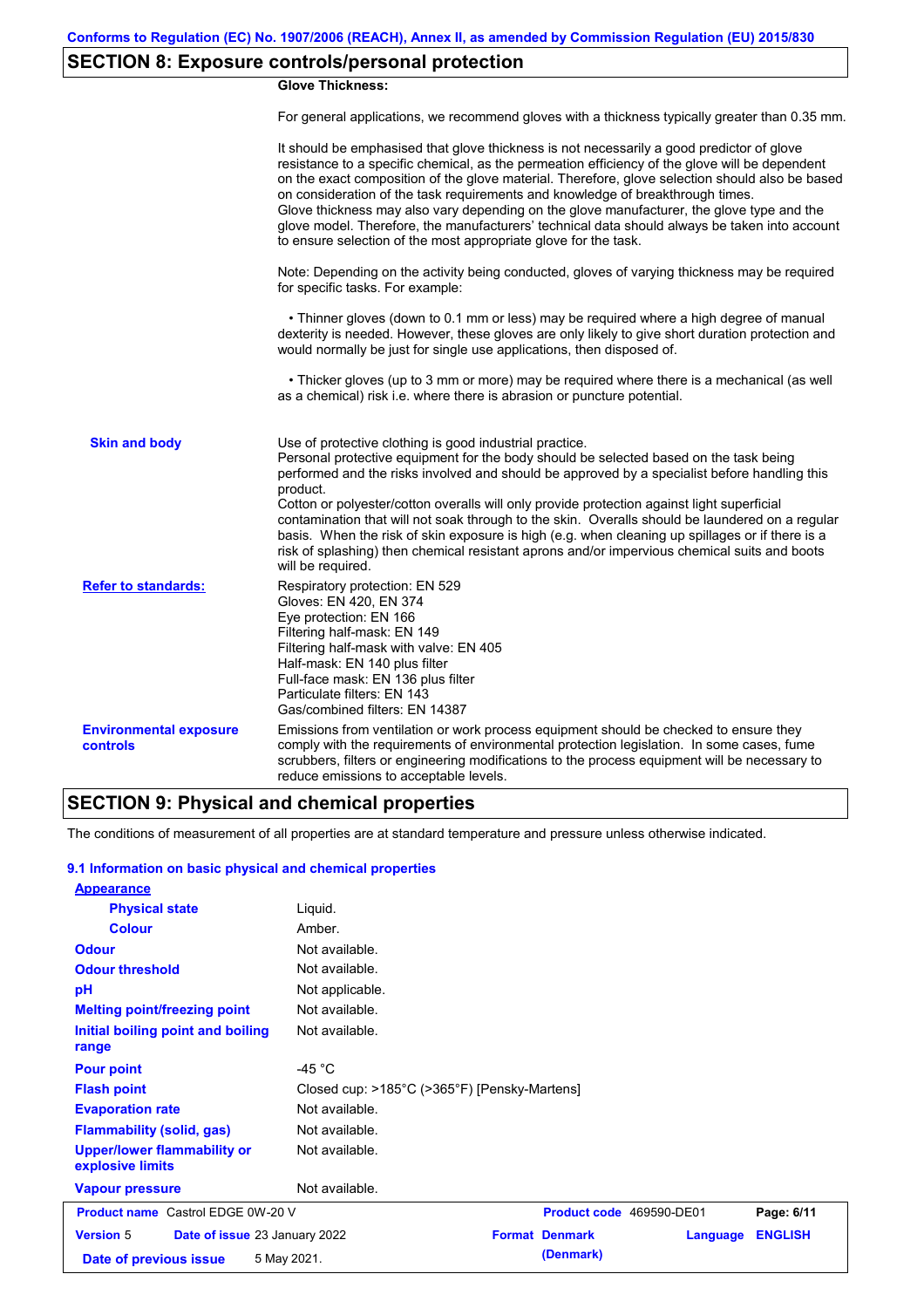## **SECTION 9: Physical and chemical properties**

|                                                   |                                                                                                                                                                         | Vapour Pressure at 20°C |         |                    | Vapour pressure at 50°C |                |               |
|---------------------------------------------------|-------------------------------------------------------------------------------------------------------------------------------------------------------------------------|-------------------------|---------|--------------------|-------------------------|----------------|---------------|
|                                                   | Ingredient name                                                                                                                                                         | $mm$ Hg   kPa           |         | <b>Method</b>      | mm<br>Hg                | kPa            | <b>Method</b> |
|                                                   | Distillates (petroleum),<br>hydrotreated heavy<br>paraffinic                                                                                                            | < 0.08                  | < 0.011 | <b>ASTM D 5191</b> |                         |                |               |
|                                                   | Distillates (petroleum),<br>hydrotreated heavy<br>paraffinic                                                                                                            | < 0.08                  | < 0.011 | <b>ASTM D 5191</b> |                         |                |               |
|                                                   | Distillates (petroleum),<br>solvent-dewaxed<br>heavy paraffinic                                                                                                         | < 0.08                  | < 0.011 | <b>ASTM D 5191</b> |                         |                |               |
|                                                   | bis(nonylphenyl)amine                                                                                                                                                   | < 0.01                  | <0.0013 | EU A.4             | 0                       | 0              | <b>EU A.4</b> |
| <b>Vapour density</b>                             | Not available.                                                                                                                                                          |                         |         |                    |                         |                |               |
| <b>Relative density</b>                           | Not available.                                                                                                                                                          |                         |         |                    |                         |                |               |
| <b>Density</b>                                    | <1000 kg/m <sup>3</sup> (<1 g/cm <sup>3</sup> ) at 15 <sup>°</sup> C                                                                                                    |                         |         |                    |                         |                |               |
| <b>Solubility(ies)</b>                            | insoluble in water.                                                                                                                                                     |                         |         |                    |                         |                |               |
| <b>Partition coefficient: n-octanol/</b><br>water | Not applicable.                                                                                                                                                         |                         |         |                    |                         |                |               |
| <b>Auto-ignition temperature</b>                  | <b>Ingredient name</b>                                                                                                                                                  |                         | °C      | $\mathsf{P}$       |                         | <b>Method</b>  |               |
|                                                   | bis(nonylphenyl)amine                                                                                                                                                   |                         | 440     | 824                |                         | <b>EU A.15</b> |               |
| <b>Decomposition temperature</b>                  | Not available.                                                                                                                                                          |                         |         |                    |                         |                |               |
| <b>Viscosity</b>                                  | Kinematic: 47.4 mm <sup>2</sup> /s (47.4 cSt) at 40 $^{\circ}$ C<br>Kinematic: 8.9 to 9.3 mm <sup>2</sup> /s (8.9 to 9.3 cSt) at 100°C                                  |                         |         |                    |                         |                |               |
| <b>Explosive properties</b>                       | Not available.                                                                                                                                                          |                         |         |                    |                         |                |               |
| <b>Oxidising properties</b>                       | Not available.                                                                                                                                                          |                         |         |                    |                         |                |               |
| <b>Particle characteristics</b>                   |                                                                                                                                                                         |                         |         |                    |                         |                |               |
| <b>Median particle size</b>                       | Mot applicable.                                                                                                                                                         |                         |         |                    |                         |                |               |
| 9.2 Other information                             |                                                                                                                                                                         |                         |         |                    |                         |                |               |
| No additional information.                        |                                                                                                                                                                         |                         |         |                    |                         |                |               |
| <b>SECTION 10: Stability and reactivity</b>       |                                                                                                                                                                         |                         |         |                    |                         |                |               |
| <b>10.1 Reactivity</b>                            | No specific test data available for this product. Refer to Conditions to avoid and Incompatible<br>materials for additional information.                                |                         |         |                    |                         |                |               |
| <b>10.2 Chemical stability</b>                    | The product is stable.                                                                                                                                                  |                         |         |                    |                         |                |               |
| 10.3 Possibility of<br>hazardous reactions        | Under normal conditions of storage and use, hazardous reactions will not occur.<br>Under normal conditions of storage and use, hazardous polymerisation will not occur. |                         |         |                    |                         |                |               |
| <b>10.4 Conditions to avoid</b>                   | Avoid all possible sources of ignition (spark or flame).                                                                                                                |                         |         |                    |                         |                |               |

**10.6 Hazardous decomposition products** Under normal conditions of storage and use, hazardous decomposition products should not be produced.

Reactive or incompatible with the following materials: oxidising materials.

# **SECTION 11: Toxicological information**

**10.5 Incompatible materials**

| 11.1 Information on toxicological effects          |                                                                                                                     |                          |          |                |
|----------------------------------------------------|---------------------------------------------------------------------------------------------------------------------|--------------------------|----------|----------------|
| <b>Acute toxicity estimates</b>                    |                                                                                                                     |                          |          |                |
| Not available.                                     |                                                                                                                     |                          |          |                |
| <b>Information on likely</b><br>routes of exposure | Routes of entry anticipated: Dermal, Inhalation.                                                                    |                          |          |                |
| <b>Potential acute health effects</b>              |                                                                                                                     |                          |          |                |
| <b>Inhalation</b>                                  | Exposure to decomposition products may cause a health hazard. Serious effects may be<br>delayed following exposure. |                          |          |                |
| <b>Ingestion</b>                                   | No known significant effects or critical hazards.                                                                   |                          |          |                |
| <b>Product name</b> Castrol EDGE 0W-20 V           |                                                                                                                     | Product code 469590-DE01 |          | Page: 7/11     |
| <b>Version 5</b>                                   | Date of issue 23 January 2022                                                                                       | <b>Format Denmark</b>    | Language | <b>ENGLISH</b> |
| Date of previous issue                             | 5 May 2021.                                                                                                         | (Denmark)                |          |                |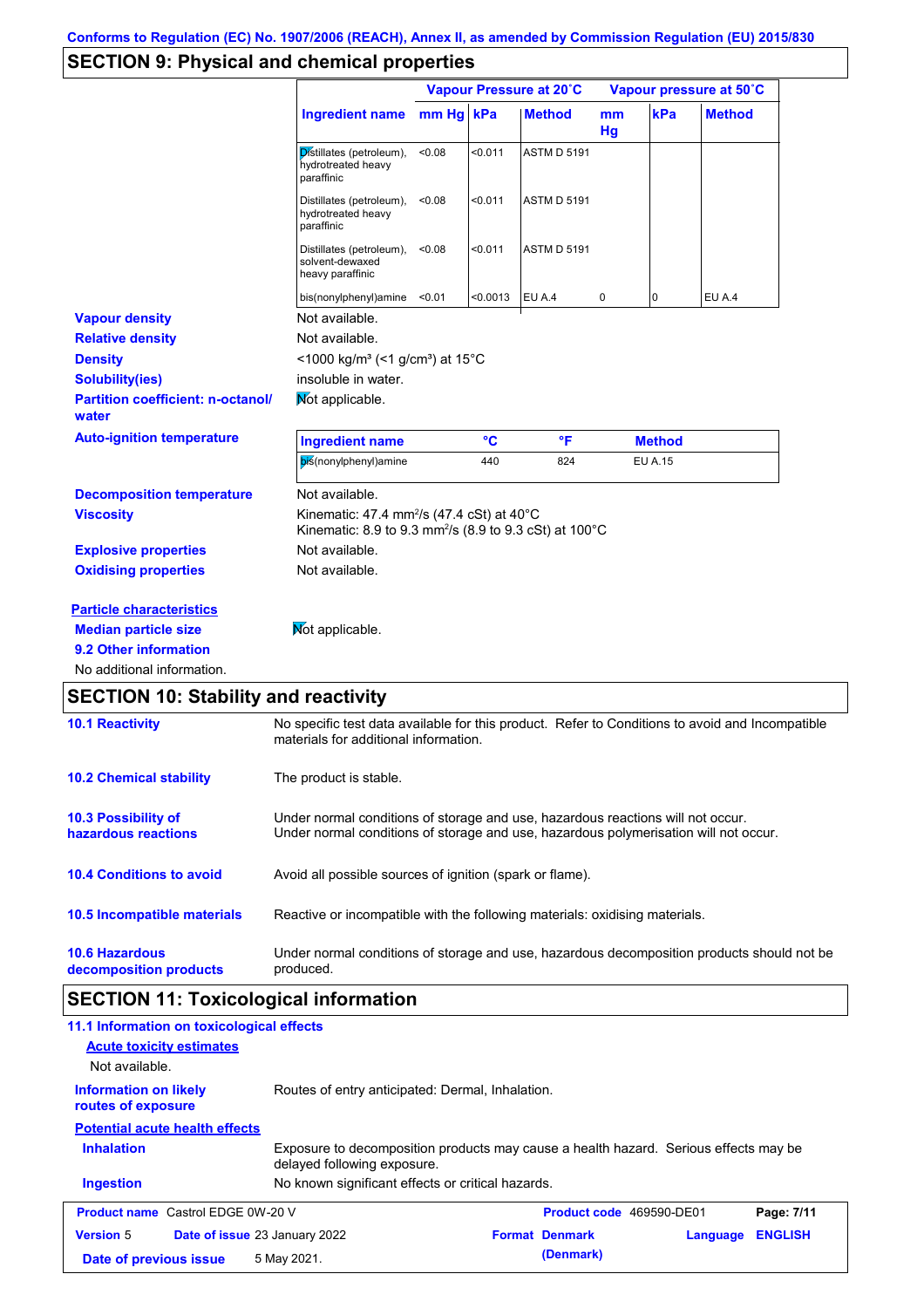# **SECTION 11: Toxicological information**

| <b>Skin contact</b>                     | Defatting to the skin. May cause skin dryness and irritation.                                                                                                                                                                                                                                                                                                                                                   |
|-----------------------------------------|-----------------------------------------------------------------------------------------------------------------------------------------------------------------------------------------------------------------------------------------------------------------------------------------------------------------------------------------------------------------------------------------------------------------|
| <b>Eye contact</b>                      | No known significant effects or critical hazards.                                                                                                                                                                                                                                                                                                                                                               |
|                                         | Symptoms related to the physical, chemical and toxicological characteristics                                                                                                                                                                                                                                                                                                                                    |
| <b>Inhalation</b>                       | No specific data.                                                                                                                                                                                                                                                                                                                                                                                               |
| <b>Ingestion</b>                        | No specific data.                                                                                                                                                                                                                                                                                                                                                                                               |
| <b>Skin contact</b>                     | Adverse symptoms may include the following:<br>irritation<br>dryness<br>cracking                                                                                                                                                                                                                                                                                                                                |
| <b>Eye contact</b>                      | No specific data.                                                                                                                                                                                                                                                                                                                                                                                               |
|                                         | Delayed and immediate effects as well as chronic effects from short and long-term exposure                                                                                                                                                                                                                                                                                                                      |
| <b>Inhalation</b>                       | Overexposure to the inhalation of airborne droplets or aerosols may cause irritation of the<br>respiratory tract.                                                                                                                                                                                                                                                                                               |
| <b>Ingestion</b>                        | Ingestion of large quantities may cause nausea and diarrhoea.                                                                                                                                                                                                                                                                                                                                                   |
| <b>Skin contact</b>                     | Prolonged or repeated contact can defat the skin and lead to irritation and/or dermatitis.                                                                                                                                                                                                                                                                                                                      |
| <b>Eye contact</b>                      | Potential risk of transient stinging or redness if accidental eye contact occurs.                                                                                                                                                                                                                                                                                                                               |
| <b>Potential chronic health effects</b> |                                                                                                                                                                                                                                                                                                                                                                                                                 |
| <b>General</b>                          | <b>USED ENGINE OILS</b><br>Combustion products resulting from the operation of internal combustion engines contaminate<br>engine oils during use. Used engine oil may contain hazardous components which have the<br>potential to cause skin cancer. Frequent or prolonged contact with all types and makes of used<br>engine oil must therefore be avoided and a high standard of personal hygiene maintained. |
| <b>Carcinogenicity</b>                  | No known significant effects or critical hazards.                                                                                                                                                                                                                                                                                                                                                               |
| <b>Mutagenicity</b>                     | No known significant effects or critical hazards.                                                                                                                                                                                                                                                                                                                                                               |
| <b>Developmental effects</b>            | No known significant effects or critical hazards.                                                                                                                                                                                                                                                                                                                                                               |
| <b>Fertility effects</b>                | No known significant effects or critical hazards.                                                                                                                                                                                                                                                                                                                                                               |

## **SECTION 12: Ecological information**

```
12.1 Toxicity
```
**Environmental hazards** Not classified as dangerous

### **12.2 Persistence and degradability**

Expected to be biodegradable.

#### **12.3 Bioaccumulative potential**

This product is not expected to bioaccumulate through food chains in the environment.

| <b>12.4 Mobility in soil</b>                                  |                                                                      |
|---------------------------------------------------------------|----------------------------------------------------------------------|
| <b>Soil/water partition</b><br>coefficient (K <sub>oc</sub> ) | Not available.                                                       |
| <b>Mobility</b>                                               | Spillages may penetrate the soil causing ground water contamination. |

### **12.5 Results of PBT and vPvB assessment**

Product does not meet the criteria for PBT or vPvB according to Regulation (EC) No. 1907/2006, Annex XIII.

#### **12.6 Other adverse effects**

**Other ecological information**

Spills may form a film on water surfaces causing physical damage to organisms. Oxygen transfer could also be impaired.

### **SECTION 13: Disposal considerations**

## **13.1 Waste treatment methods**

**Methods of disposal**

**Product**

Where possible, arrange for product to be recycled. Dispose of via an authorised person/ licensed waste disposal contractor in accordance with local regulations.

### **European waste catalogue (EWC) Hazardous waste** Yes.

|                  | <b>Waste code</b>                        |                               | <b>Waste designation</b><br>Imineral-based non-chlorinated engine, gear and lubricating oils |                          |          |                |  |  |
|------------------|------------------------------------------|-------------------------------|----------------------------------------------------------------------------------------------|--------------------------|----------|----------------|--|--|
| 13 02 05*        |                                          |                               |                                                                                              |                          |          |                |  |  |
|                  | <b>Product name</b> Castrol EDGE 0W-20 V |                               |                                                                                              | Product code 469590-DE01 |          | Page: 8/11     |  |  |
| <b>Version 5</b> |                                          | Date of issue 23 January 2022 |                                                                                              | <b>Format Denmark</b>    | Language | <b>ENGLISH</b> |  |  |
|                  | Date of previous issue                   | 5 May 2021.                   |                                                                                              | (Denmark)                |          |                |  |  |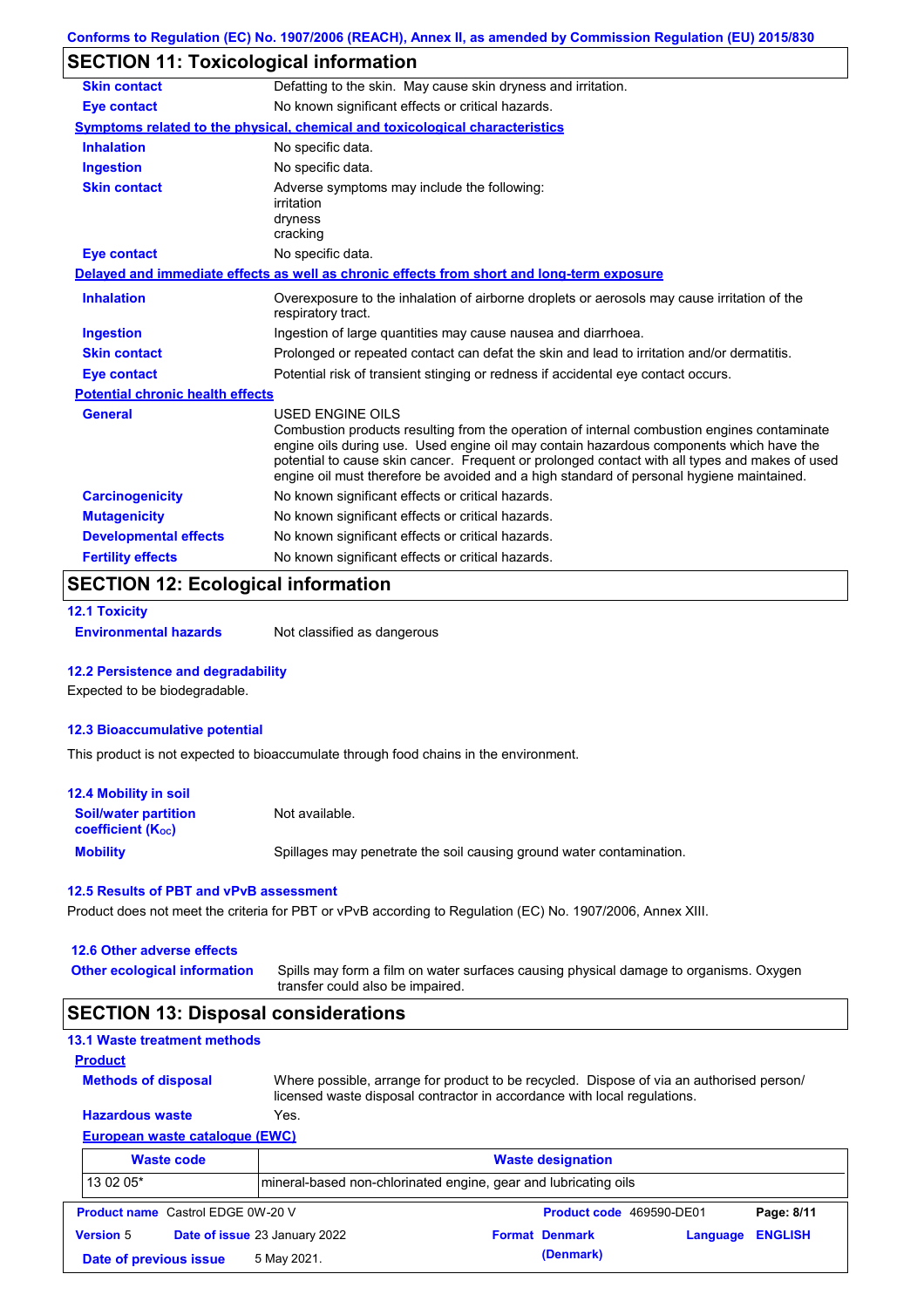## **SECTION 13: Disposal considerations**

However, deviation from the intended use and/or the presence of any potential contaminants may require an alternative waste disposal code to be assigned by the end user.

#### **Packaging**

| <b>Methods of disposal</b> | Where possible, arrange for product to be recycled. Dispose of via an authorised person/<br>licensed waste disposal contractor in accordance with local regulations.                                                                    |
|----------------------------|-----------------------------------------------------------------------------------------------------------------------------------------------------------------------------------------------------------------------------------------|
| <b>Special precautions</b> | This material and its container must be disposed of in a safe way. Empty containers or liners<br>may retain some product residues. Avoid dispersal of spilt material and runoff and contact with<br>soil, waterways, drains and sewers. |
| Denmark - Waste group      | А                                                                                                                                                                                                                                       |
| <b>References</b>          | Commission 2014/955/EU<br>Directive 2008/98/EC                                                                                                                                                                                          |

# **SECTION 14: Transport information**

|                                           | <b>ADR/RID</b> | <b>ADN</b>     | <b>IMDG</b>    | <b>IATA</b>    |
|-------------------------------------------|----------------|----------------|----------------|----------------|
| 14.1 UN number                            | Not regulated. | Not regulated. | Not regulated. | Not regulated. |
| 14.2 UN proper<br>shipping name           |                |                |                |                |
| <b>14.3 Transport</b><br>hazard class(es) |                |                | -              |                |
| 14.4 Packing<br>group                     |                |                | -              |                |
| 14.5<br><b>Environmental</b><br>hazards   | No.            | No.            | No.            | No.            |
| <b>Additional</b><br><b>information</b>   |                |                | -              |                |

**14.6 Special precautions for user** Not available.

**14.7 Transport in bulk according to IMO instruments** Not available.

## **SECTION 15: Regulatory information**

|                                                                                                                                                          | 15.1 Safety, health and environmental regulations/legislation specific for the substance or mixture                            |
|----------------------------------------------------------------------------------------------------------------------------------------------------------|--------------------------------------------------------------------------------------------------------------------------------|
| EU Regulation (EC) No. 1907/2006 (REACH)                                                                                                                 |                                                                                                                                |
|                                                                                                                                                          | Annex XIV - List of substances subject to authorisation                                                                        |
| <b>Annex XIV</b>                                                                                                                                         |                                                                                                                                |
| None of the components are listed.                                                                                                                       |                                                                                                                                |
| <b>Substances of very high concern</b>                                                                                                                   |                                                                                                                                |
| None of the components are listed.                                                                                                                       |                                                                                                                                |
| EU Regulation (EC) No. 1907/2006 (REACH)                                                                                                                 |                                                                                                                                |
| <b>Annex XVII - Restrictions</b><br>on the manufacture,<br>placing on the market<br>and use of certain<br>dangerous substances,<br>mixtures and articles | Not applicable.                                                                                                                |
| <b>Other regulations</b>                                                                                                                                 |                                                                                                                                |
| <b>REACH Status</b>                                                                                                                                      | The company, as identified in Section 1, sells this product in the EU in compliance with the<br>current requirements of REACH. |
| <b>United States inventory</b><br>(TSCA 8b)                                                                                                              | All components are active or exempted.                                                                                         |
| <b>Australia inventory (AIIC)</b>                                                                                                                        | At least one component is not listed.                                                                                          |
| <b>Canada inventory</b>                                                                                                                                  | All components are listed or exempted.                                                                                         |
| <b>Product name</b> Castrol EDGE 0W-20 V                                                                                                                 | Product code 469590-DE01<br>Page: 9/11                                                                                         |
| <b>Version 5</b>                                                                                                                                         | <b>Format Denmark</b><br><b>ENGLISH</b><br>Date of issue 23 January 2022<br>Language                                           |
| Date of previous issue                                                                                                                                   | (Denmark)<br>5 May 2021.                                                                                                       |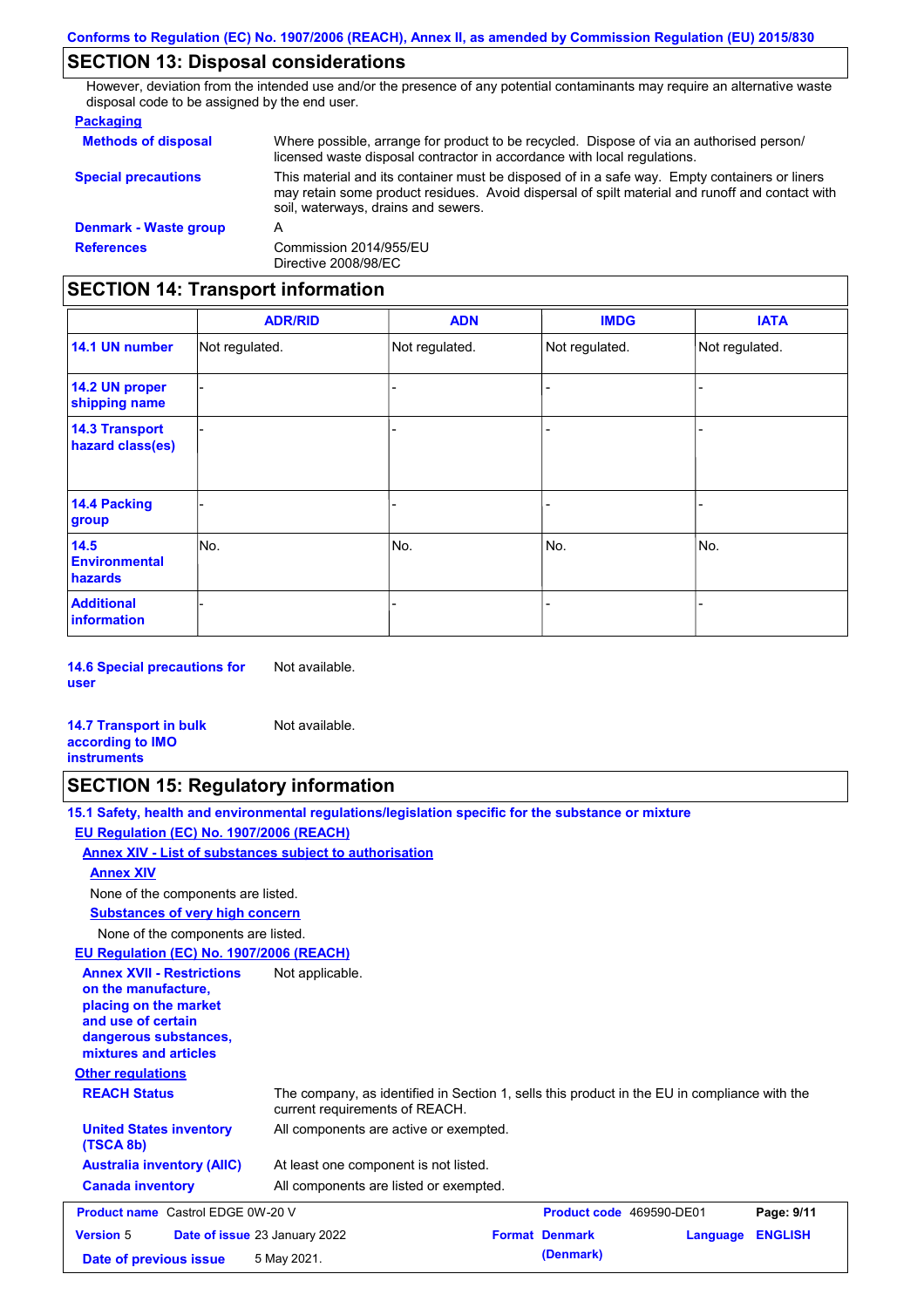# **SECTION 15: Regulatory information**

| <b>China inventory (IECSC)</b>                                  | At least one component is not listed.  |
|-----------------------------------------------------------------|----------------------------------------|
| <b>Japan inventory (CSCL)</b>                                   | At least one component is not listed.  |
| <b>Korea inventory (KECI)</b>                                   | All components are listed or exempted. |
| <b>Philippines inventory</b><br>(PICCS)                         | At least one component is not listed.  |
| <b>Taiwan Chemical</b><br><b>Substances Inventory</b><br>(TCSI) | All components are listed or exempted. |
| Ozone depleting substances (1005/2009/EU)                       |                                        |
| Not listed.                                                     |                                        |
|                                                                 |                                        |

**Prior Informed Consent (PIC) (649/2012/EU)**

Not listed.

**Persistent Organic Pollutants** Not listed.

### **EU - Water framework directive - Priority substances**

None of the components are listed.

### **Seveso Directive**

This product is not controlled under the Seveso Directive.

| <b>National regulations</b>           |            |
|---------------------------------------|------------|
| <b>Product registration</b><br>number | 4372566    |
| List of undesirable<br>substances     | Not listed |

| <b>15.2 Chemical safety</b> | A Chemical Safety Assessment has been carried out for one or more of the substances within  |
|-----------------------------|---------------------------------------------------------------------------------------------|
| assessment                  | this mixture. A Chemical Safety Assessment has not been carried out for the mixture itself. |

## **SECTION 16: Other information**

| <b>Abbreviations and acronyms</b>        |                                                                                                          | ADN = European Provisions concerning the International Carriage of Dangerous Goods by                                                                                                                        |                                                                                          |          |                |                        |  |
|------------------------------------------|----------------------------------------------------------------------------------------------------------|--------------------------------------------------------------------------------------------------------------------------------------------------------------------------------------------------------------|------------------------------------------------------------------------------------------|----------|----------------|------------------------|--|
|                                          |                                                                                                          | Inland Waterway<br>ADR = The European Agreement concerning the International Carriage of Dangerous Goods by                                                                                                  |                                                                                          |          |                |                        |  |
|                                          |                                                                                                          | Road                                                                                                                                                                                                         |                                                                                          |          |                |                        |  |
|                                          |                                                                                                          | $ATE =$ Acute Toxicity Estimate                                                                                                                                                                              |                                                                                          |          |                |                        |  |
|                                          | <b>BCF</b> = Bioconcentration Factor                                                                     |                                                                                                                                                                                                              |                                                                                          |          |                |                        |  |
|                                          | CAS = Chemical Abstracts Service                                                                         |                                                                                                                                                                                                              |                                                                                          |          |                |                        |  |
|                                          |                                                                                                          |                                                                                                                                                                                                              | CLP = Classification, Labelling and Packaging Regulation [Regulation (EC) No. 1272/2008] |          |                |                        |  |
|                                          |                                                                                                          | CSA = Chemical Safety Assessment                                                                                                                                                                             |                                                                                          |          |                |                        |  |
|                                          |                                                                                                          | CSR = Chemical Safety Report                                                                                                                                                                                 |                                                                                          |          |                |                        |  |
|                                          | <b>DMEL = Derived Minimal Effect Level</b>                                                               |                                                                                                                                                                                                              |                                                                                          |          |                |                        |  |
|                                          | DNEL = Derived No Effect Level<br>EINECS = European Inventory of Existing Commercial chemical Substances |                                                                                                                                                                                                              |                                                                                          |          |                |                        |  |
|                                          |                                                                                                          |                                                                                                                                                                                                              |                                                                                          |          |                | ES = Exposure Scenario |  |
|                                          | EUH statement = CLP-specific Hazard statement                                                            |                                                                                                                                                                                                              |                                                                                          |          |                |                        |  |
|                                          |                                                                                                          |                                                                                                                                                                                                              | EWC = European Waste Catalogue                                                           |          |                |                        |  |
|                                          |                                                                                                          | GHS = Globally Harmonized System of Classification and Labelling of Chemicals                                                                                                                                |                                                                                          |          |                |                        |  |
|                                          |                                                                                                          | IATA = International Air Transport Association<br>IBC = Intermediate Bulk Container<br><b>IMDG</b> = International Maritime Dangerous Goods<br>LogPow = logarithm of the octanol/water partition coefficient |                                                                                          |          |                |                        |  |
|                                          |                                                                                                          |                                                                                                                                                                                                              |                                                                                          |          |                |                        |  |
|                                          |                                                                                                          |                                                                                                                                                                                                              |                                                                                          |          |                |                        |  |
|                                          |                                                                                                          |                                                                                                                                                                                                              |                                                                                          |          |                |                        |  |
|                                          |                                                                                                          | MARPOL = International Convention for the Prevention of Pollution From Ships, 1973 as<br>modified by the Protocol of 1978. ("Marpol" = marine pollution)                                                     |                                                                                          |          |                |                        |  |
|                                          |                                                                                                          |                                                                                                                                                                                                              |                                                                                          |          |                |                        |  |
|                                          |                                                                                                          | OECD = Organisation for Economic Co-operation and Development<br>PBT = Persistent, Bioaccumulative and Toxic                                                                                                 |                                                                                          |          |                |                        |  |
|                                          |                                                                                                          |                                                                                                                                                                                                              |                                                                                          |          |                |                        |  |
|                                          |                                                                                                          | <b>PNEC = Predicted No Effect Concentration</b>                                                                                                                                                              |                                                                                          |          |                |                        |  |
|                                          |                                                                                                          | REACH = Registration, Evaluation, Authorisation and Restriction of Chemicals Regulation                                                                                                                      |                                                                                          |          |                |                        |  |
|                                          |                                                                                                          | [Regulation (EC) No. 1907/2006]                                                                                                                                                                              |                                                                                          |          |                |                        |  |
|                                          |                                                                                                          | RID = The Regulations concerning the International Carriage of Dangerous Goods by Rail                                                                                                                       |                                                                                          |          |                |                        |  |
|                                          |                                                                                                          | <b>RRN = REACH Registration Number</b>                                                                                                                                                                       |                                                                                          |          |                |                        |  |
|                                          |                                                                                                          | SADT = Self-Accelerating Decomposition Temperature                                                                                                                                                           |                                                                                          |          |                |                        |  |
|                                          | SVHC = Substances of Very High Concern                                                                   |                                                                                                                                                                                                              |                                                                                          |          |                |                        |  |
|                                          | STOT-RE = Specific Target Organ Toxicity - Repeated Exposure                                             |                                                                                                                                                                                                              |                                                                                          |          |                |                        |  |
| <b>Product name</b> Castrol EDGE 0W-20 V |                                                                                                          |                                                                                                                                                                                                              | <b>Product code</b> 469590-DE01                                                          |          | Page: 10/11    |                        |  |
| <b>Version 5</b>                         |                                                                                                          | <b>Date of issue 23 January 2022</b>                                                                                                                                                                         | <b>Format Denmark</b>                                                                    | Language | <b>ENGLISH</b> |                        |  |
| Date of previous issue                   |                                                                                                          | 5 May 2021.                                                                                                                                                                                                  | (Denmark)                                                                                |          |                |                        |  |